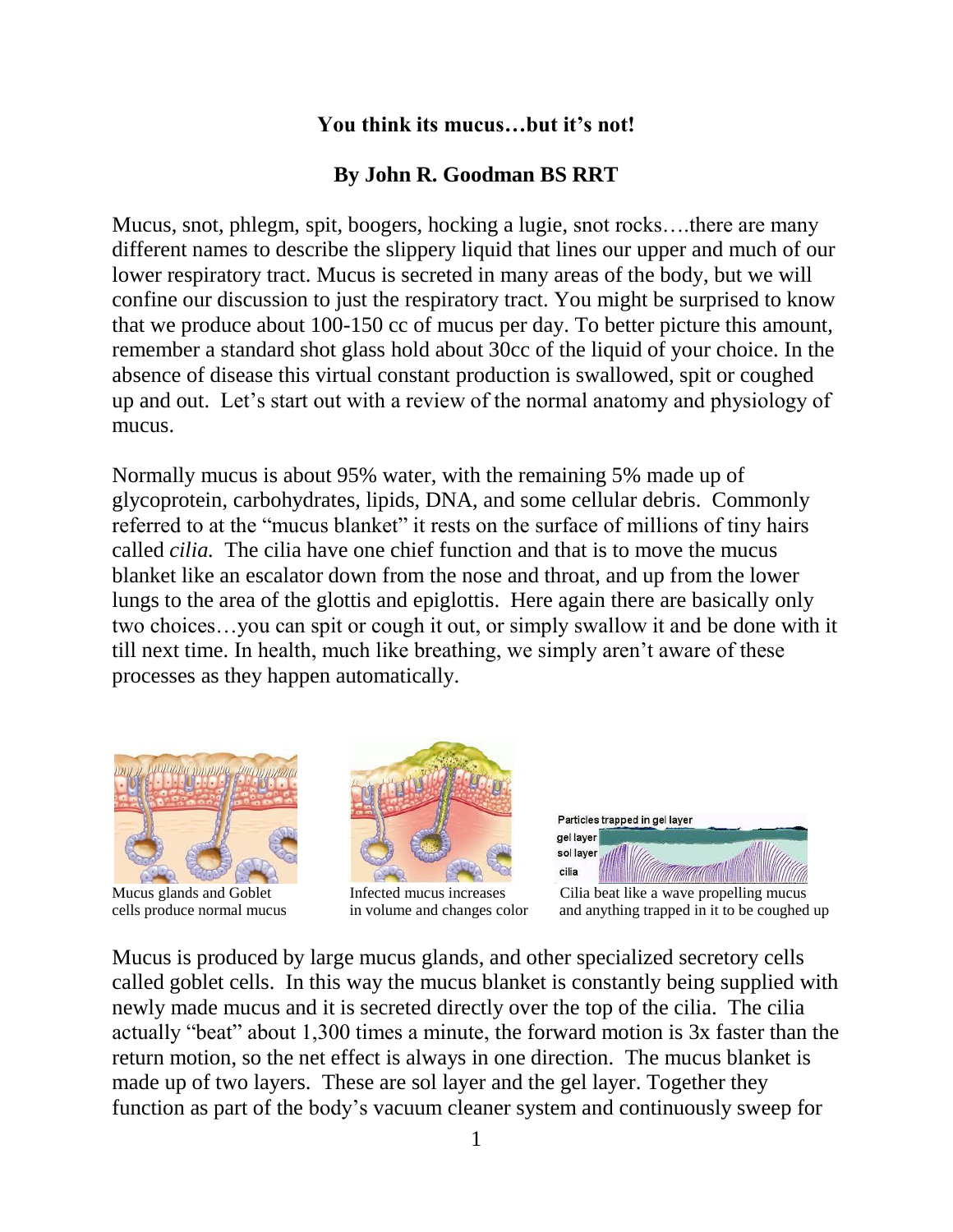foreign particles, allergens such as pollen, dusts, sand, irritants, bacteria, viruses, the occasional mosquito that gets past the nose, and other possible agents of harm. It is estimated that our "mucociliary blanket" protects our lungs from some 20 billion particles of foreign matter a day!

Let's start at the very beginning which in this case is the nose. The nose serves three chief functions. They are to warm inspired air, humidify inspired air, and filter inspired air. The warming occurs because we have a vast capillary network throughout our nasal area. The blood being at 98.6 degrees F, very quickly brings the room temperature air we breathe up to body temperature in a fraction of a second. The filtration is accomplished by both the mucus blanket, plus the many, many nasal hairs we all have in our noses. Not much gets past the nose. In fact particles down to 10 microns in size are normally stopped by the nose. So where does the humidification come from? Well the very same capillary network that warms the air we breathe also supplies water to the mucus blanket. Remember we said mucus is 95% water? Well, that's where the water for humidification comes from. Essentially then, every breath we take enters the lungs at body temperature, fully humidified, and for all intents and purposes…sterile. A big reminder here about the importance of adequate water intake for all of us. The normal viscosity (thickness) of our mucus is almost solely determined by our overall daily fluid intake. Of course, if you have mucus producing lung disease this becomes even more important.







No matter what your nose looks like on the outside... inside we are all the same See the dense capillary network

Some years ago scientists did some experiments to test the efficiency of this system. Healthy volunteers were subjected to temperatures as low as -75 degrees F. They had temperature and humidity probes inserted into their tracheas, just above their carina (the point at which the trachea splits off into each lung). Much to everyone's amazement, in the time it took the inspired breath to go from the nose to the carina, it was already at body temperature (98.6F), and 97%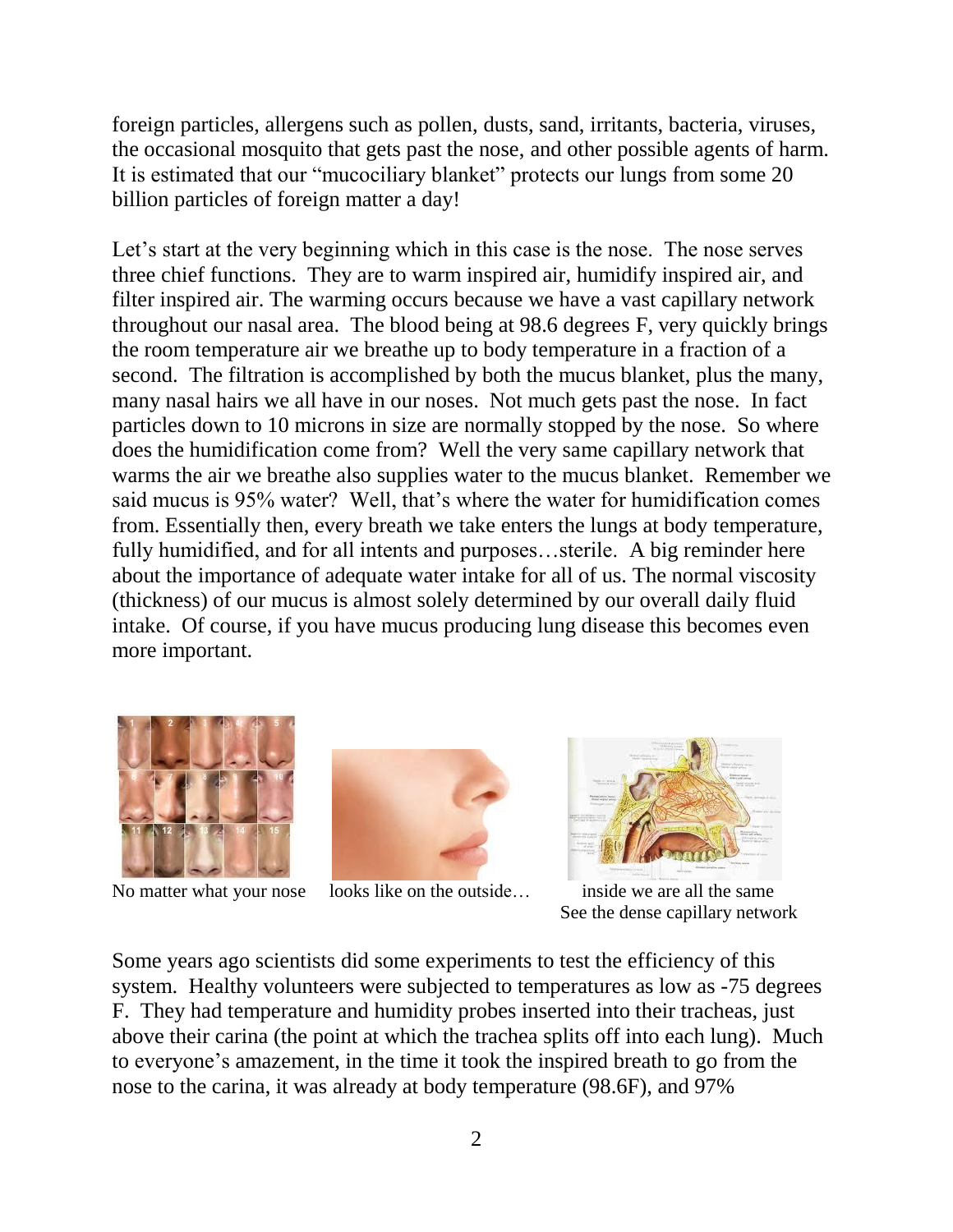humidified. I find this rather amazing as it was a temperature swing of just over 173 degrees F!

So now we have a basic understanding of the mucus blanket, mucociliary escalator, and three basic functions of the nose. Everything we talked about so far is in regard to normal everyday function of these structures in healthy, disease free lungs. Now might be a good time to fine tune our definitions a bit. Words like mucus and phlegm are used interchangeably all the time. Is there a difference between the two? Well, contrary to some misconceptions and misuse over the years, mucus and phlegm **are not** always the same animal. The word phlegm comes from the Greek translated as "inflammation, or humour caused by heat." Around the time of Hippocrates (400BCE) it was believed that the human body was made up of 4 basic substances called" humours." Basically, Hippocrates taught that all disease or disability were the results of an excess or deficit in black bile, yellow bile, phlegm, and blood. Hippocrates teachings were so respected and revered; the idea of the "4 humours" influenced medical thinking for 2,000 years and was not finally discredited until the scientific revelations of the  $19<sup>th</sup>$  century.

I've already identified the main component of mucus as 95% water. Normally mucus has either no color at all, or leans perhaps toward a "whitish" color. This makes sense as the other 5% of components have no real color associated with them. Phlegm however is more related to a disease process. Phlegm normally contains mucus, but in addition bacteria, cellular debris, and sloughed off inflammatory cells. To complicate things a bit further, once phlegm is coughed up and out, it is called sputum. Sputum can vary in color from pale or dark yellow or green, to light to dark brown, or even a grey color depending on the different constituents found in the sputum. It may be blood tinged, or bright red if there is an active bleeding site. Coughing up any significant amount of blood is **never** normal. Patients who find this to be the case should seek appropriate medical attention as soon as possible.

## **Problems with Excessive Mucus**

There are many pulmonary diseases and conditions that cause an increase in the volume and viscosity of mucus. We've all had the common cold many times in both our younger and later lives. Besides a big box of tissues, and some over the counter medications to treat symptoms, there is not much more we can do except to ride the cold out. Yes we may be miserable for a few days, but colds are typically self-limited in that they come when they come, our body fights off the invasion,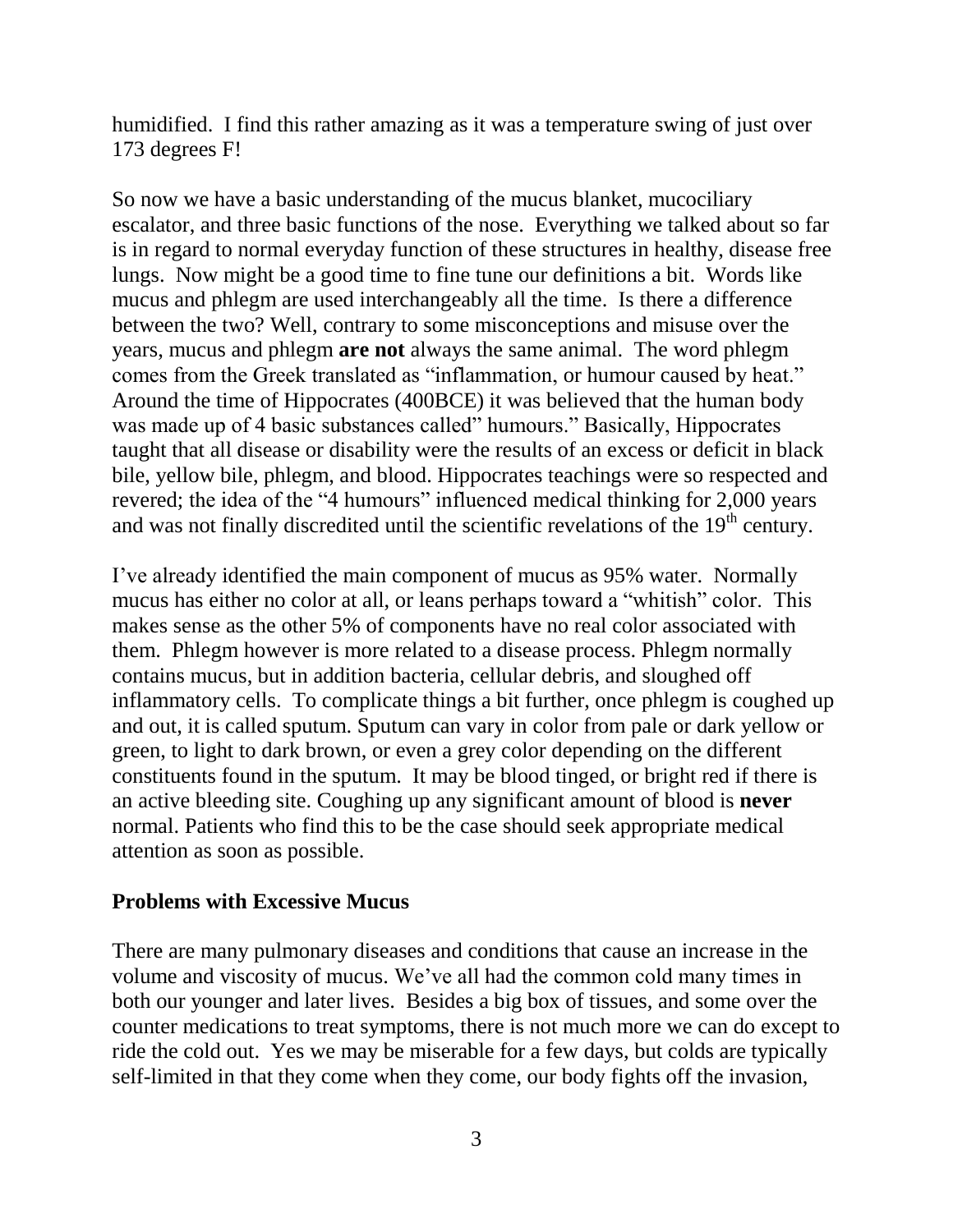and we get better. The problem with excess mucus is much more apparent in chronic respiratory diseases.

By far the most common of these is Bronchitis. By definition, this is an inflammation of the very small airways and one of the lungs responses is to not only make more mucus, but also more viscous mucus. Historically, chronic bronchitis has been defined as chronic cough with excessive mucus production occurring most days for at least 3 months in each of the last three years. This type of mucus may well have color to it depending on the "bug" that caused it. Antibiotic therapy is virtually always required to get things back to normal and prevent something like pneumonia from developing. If we think for a moment of the ideal conditions for bacteria to grow and multiply, it is a warm, dark, and moist place. Sure sounds like the lungs to me. You may not have thought of it this way, but the lungs are the only major organ system of the body exposed to the outside environment.









Coughing is hard work for many patients Recently, coughing into your elbow has been suggested

Excess mucus makes you work harder to breathe. Excessive coughing takes energy and can wear you out if these "coughing jags" persist. Also, excessive explosive coughing fits can cause the tiny capillaries in your respiratory tract to rupture and bleed, leading to bloody looking mucus. It is not always a serious problem, but it will scare a patient the first couple of times it happens. Asthmatic patients have a triple whammy to contend with. Not only do they have true bronchoconstriction, but also inflammation and thick sticky mucus to contend with.

There are some disease like Cystic Fibrosis and Bronchiectasis that are especially well known for excessive production of sticky, thick, and often infected mucus. Remembering that Cystic Fibrosis is a disease that affects all mucus secreting glands in the body, the pulmonary component is among the most important. Treating or preventing recurrent infection, as well as simply mobilizing secretions on the day to day basis are of paramount importance in the treatment of CF. The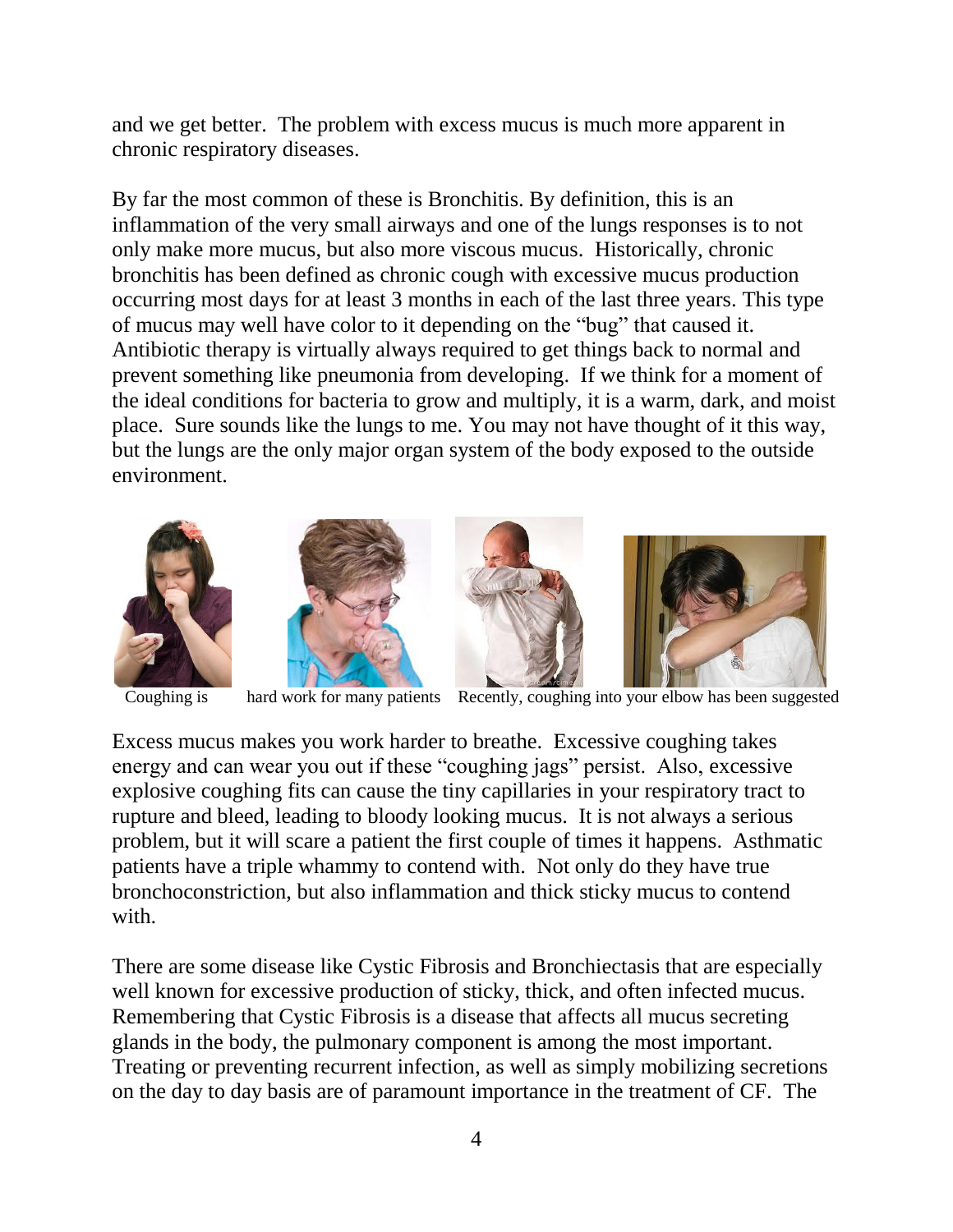same is true of Bronchiectasis. Although not an inherited disorder such as CF, repeated infectious episodes over time cause dilations or pouches to develop in the very small airways.





 wearing percussive vest to mobilize secretions





Bronchiectasis Pt. with Cystic Fibrosis Typical mucus plug Mucus plug in airway

Where there are pouches...there are likely to be collections of pooled secretions. Again, fertile grounds for bacterial and viral infections to take place.

It is also easy to forget that mucus from above larynx such as we see with sinusitis results in that very aggravating condition we call post nasal drip. Commonly seen with allergies, they are usually due to air-born allergens such as pollens and dust that irritate the nose and lungs. The result is predictably, more mucus produced, lots of sneezing, coughing and nose blowing as well. Any condition that increases mucus production will make life pretty miserable for the patient. The \$64,000 dollar question is of course…how do I maintain the balance of all these factors to have normal or near normal mucus in terms of volume and viscosity? Additionally, many patients worry about thinning their mucus too much. Typically, mucus always gets thicker as the disease process progresses, not thinner. We normally don't notice that we are making more mucus until it begins to get thicker or more viscous. That is when we first feel it down there and have the urge to "hock it out."

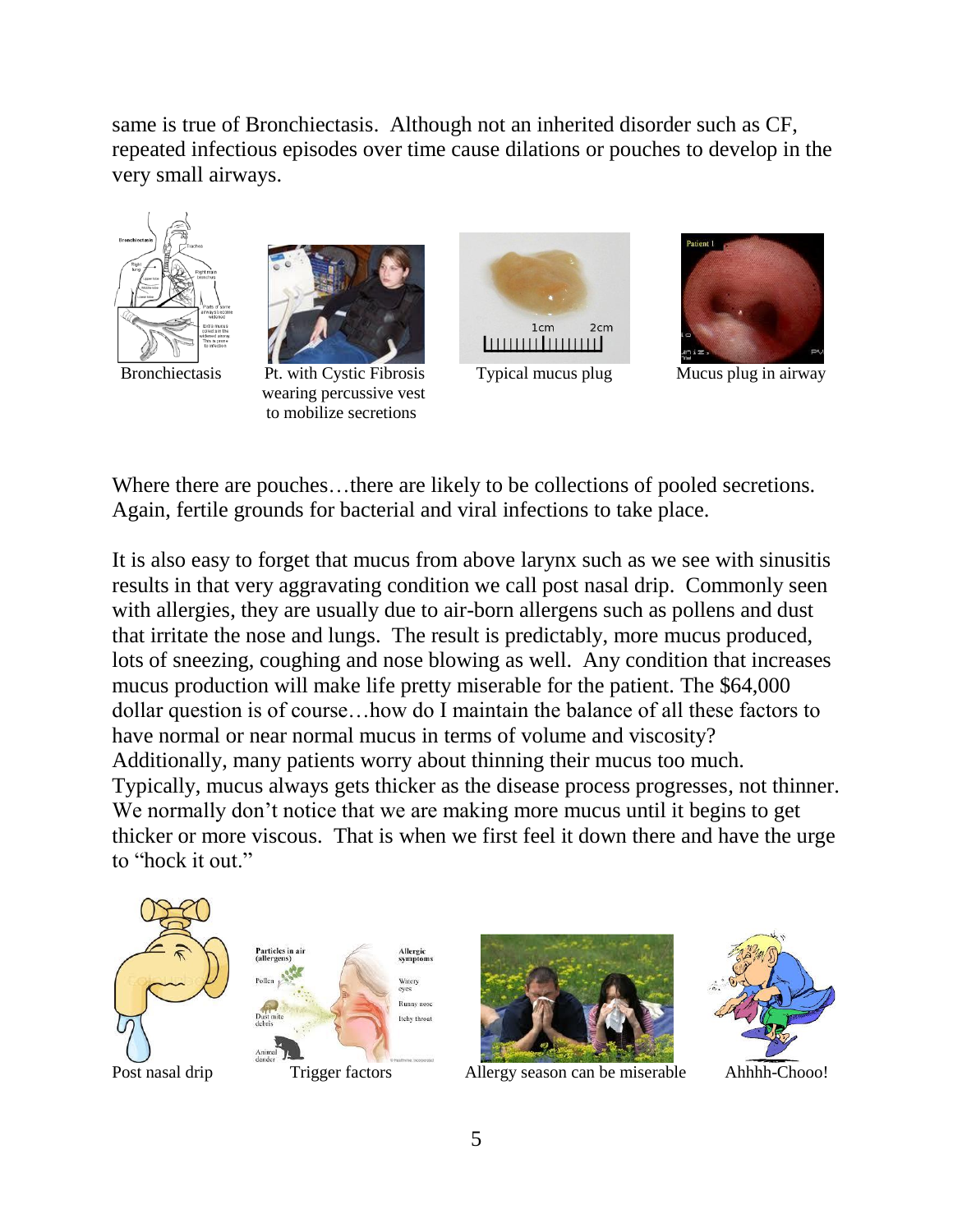One misconception that many patients have is if their mucus is yellow or green in color they must have a particular type of infection. The misconception is that the color change is due to a *particular* bacteria. The green color is most commonly due to the white blood cells that rush to the area to begin to fight the invading organism. These disease fighting cells secrete a greenish colored enzyme and in very large numbers, they can cause the mucus to take on a green tinge. Thick gooey mucus is often greenish.

## **Mucus Management**

Let's start our discussion with the most obvious agent which is of course, water. Remember again that mucus is 95% water to begin with. The water part of the mucus comes from the sub-mucosal blood supply, and that water comes from our daily food and fluid intake. So how much water should we drink per day? The "8x8" rule has been taught since 1945. It suggested we drink 8 glasses of 8 ounces of water per day. Unfortunately the second part of the recommendation never made it to the press. The second recommendation was *most of that water intake was already provided by the food we eat.* There is and never has been any scientific evidence that proved everyone needed to drink 8 glasses of water a day! The current and most up to date recommendation is to (get this) drink when you are thirsty and stop when you aren't thirsty anymore. Once again common sense prevails. Our body does a superb job of regulating water balance on its own.

Certainly patients with chronic sinusitis who are almost constantly blowing their noses want to minimize the tissue count as much as possible. This is also true of known mucus making diseases such as asthma, bronchitis, bronchiectasis, cystic fibrosis, COPD, pneumonia, seasonal allergies, and other bacterial and viral infections. As with most things related to the body, moderation is the key. There are a number of therapies you can utilize to reestablish a more normal mucus production schedule in your airways. Let's look at a variety of options most patients have.

Probably the three most common OTC drug groups that are used to treat excessive mucus are decongestants, antihistamines and mucoevacuents. Decongestants work by constricting the capillaries found in the mucosal lining of the nose. This reduces nasal congestion, stops the runny nose, and helps reduce mucus production. Decongestants typically work well with the common cold, but not so well with thick mucus in general. In fact, decongestants can actually make your mucus even thicker and may even make it harder to cough up. Decongestants also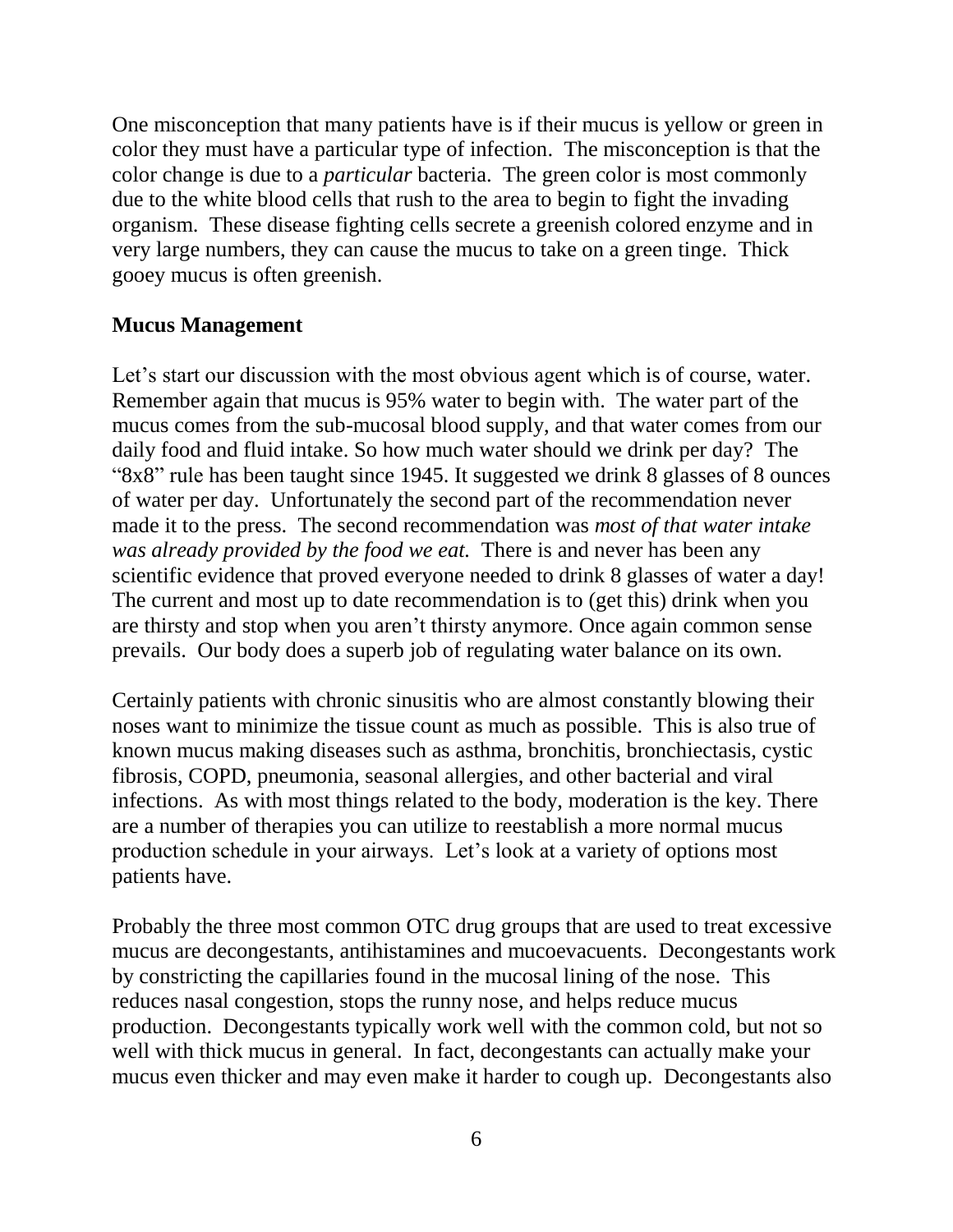have side effects such as anxiety, dizziness, and may even increase your blood pressure.

Anti-histamines as the name implies block the action of histamines. Histamines are released when triggered by allergic reactions. Histamine causes tissues to swell up, causes redness to occur, and produce a thinner, runnier mucus. They can also cause a very dry mouth, dizziness, sleepiness, and headache. Why do you think almost all OTC sleep helpers are antihistamine based? Read your labels carefully to see the word Benadryl (or its chemical name Diphenhydramine) name listed as the active ingredient.

That leads us to an old drug that has been rediscovered more or less over the past 20 years. The generic name for the drug is Guaifenesin and the over the counter brand name is Mucinex. Mucinex does a very good job of thinning mucus, making it much less sticky and easier to cough up. Mucinex is also expensive, and fortunately generic versions are available for about 1/3 the cost and work just as well.

Another drug that has been in use for over 40 years is an antioxidant called N-Acetyl-Cysteine or NAC for short. It has been used in a liquid form usually nebulized to patients for a very long time. NAC will break down certain long mucoid chains and thereby reduce the viscosity of mucus. Although originally thought to have only mucolytic properties, it is now being studied as an antioxidant, and possibly an agent that can reduce inflammation of the small airways.





Classic decongestant Classic antihistamine Works well but Many patients find





but is expensive NAC to be of benefit

There are many other ways to treat mucus problems. Some are tried and true with thousands of years experience, others involve some technologic application. Let's look at just a few. It is easy to overlook some common bronchodilators in the treatment of excessive mucus. While not having a direct effect on mucus, dilating the airways to make it easier to take a deep breath and cough is certainly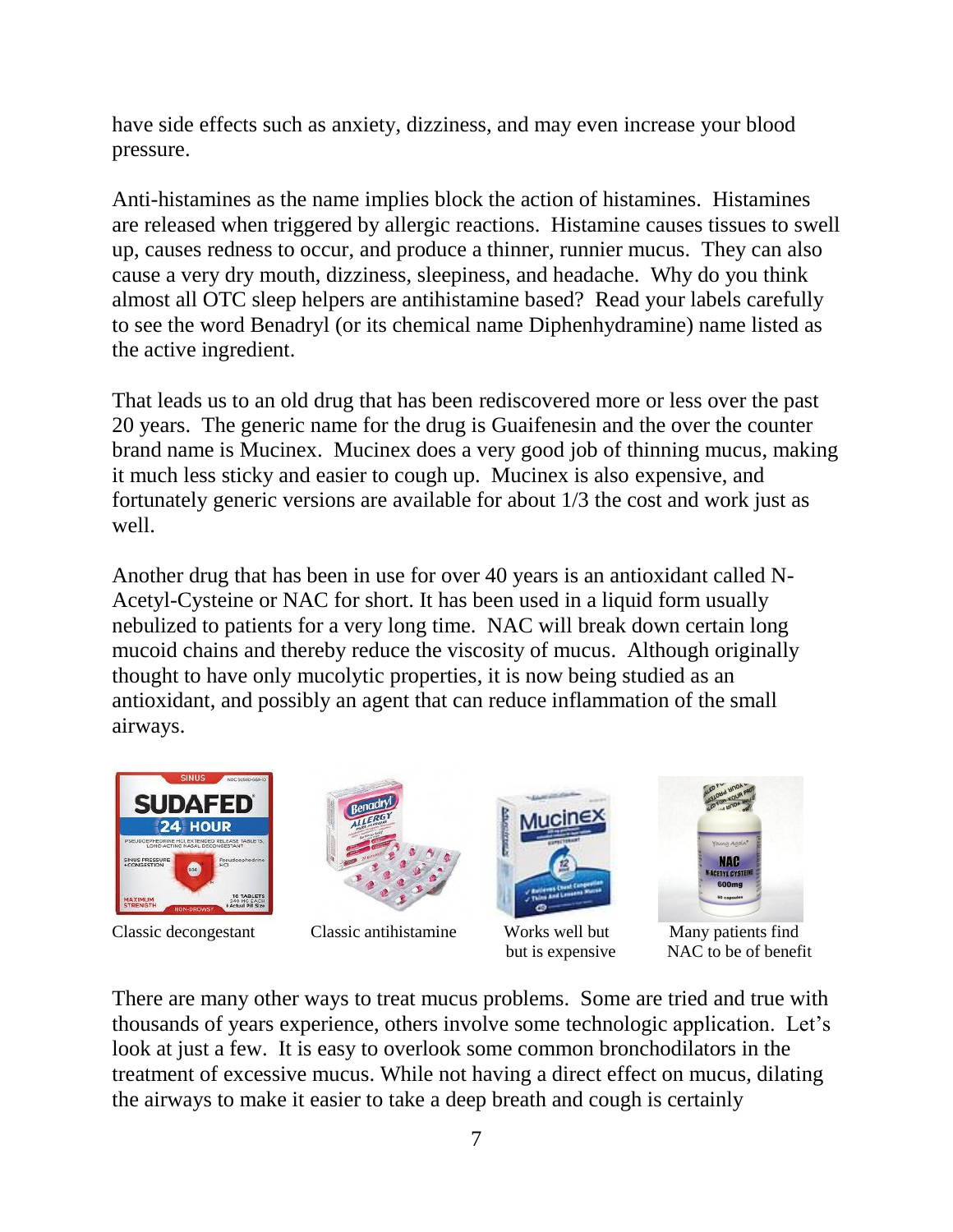beneficial. One of the common home remedies is to breathe steam from a kettle of boiling water. We've all seen the commercial with the patient with a towel over his head breathing from a pot of boiling water. Probably helpful in some cases, but asthmatics should beware as bronchospasm may worsen upon breathing steam vapors.

Eucalyptus oil (Vicks VapoRub) can be used in conjunction with steam inhalation to decrease nasal congestion and help decrease mucus buildup. If you have postnasal drip and the mucus is irritating the back of your throat, a salt water gargle may help ease the irritation and help eliminate mucus from the throat. The same is true of salt water nasal washes. There are dozens if not hundreds of home remedies that have been passed on over many generations. While some "folk pharmacology" may work in some patients, there have been few if any rigorous studies of natural or homeopathic remedies. Always consult your primary phsycian or pulmonologist if you are an experimental type patient. Not only may you be wasting your time and money, but your home brew might interfere with the action of some of the medications your doctor has already prescribed.





Classic Mothers treatment Gargling with salt water God knows what No worries of your chest cold may help your sore throat this really was drinking milk





Another myth we can eliminate right now is the so called milk—mucus syndrome. It was reported by many patients, especially asthmatic patients that drinking milk exacerbated their symptoms. A beautifully designed research paper out of Switzerland was published in 2005, putting that myth to rest forever. Unfortunately, it might take forever for physicians, clinicians, and patients to get that word.

Finally a word about room humidifiers. Most everyone has seen the small bedside table type of humidifier that generates and then blows a humidified stream of air out of the device and into the room. Obviously, these small devices are designed to provide a small increase in ambient humidity in say, an average size bedroom. They can't possibly add much moisture to the room air you are breathing. But, I have heard from many patients over the years that it does make them a bit more